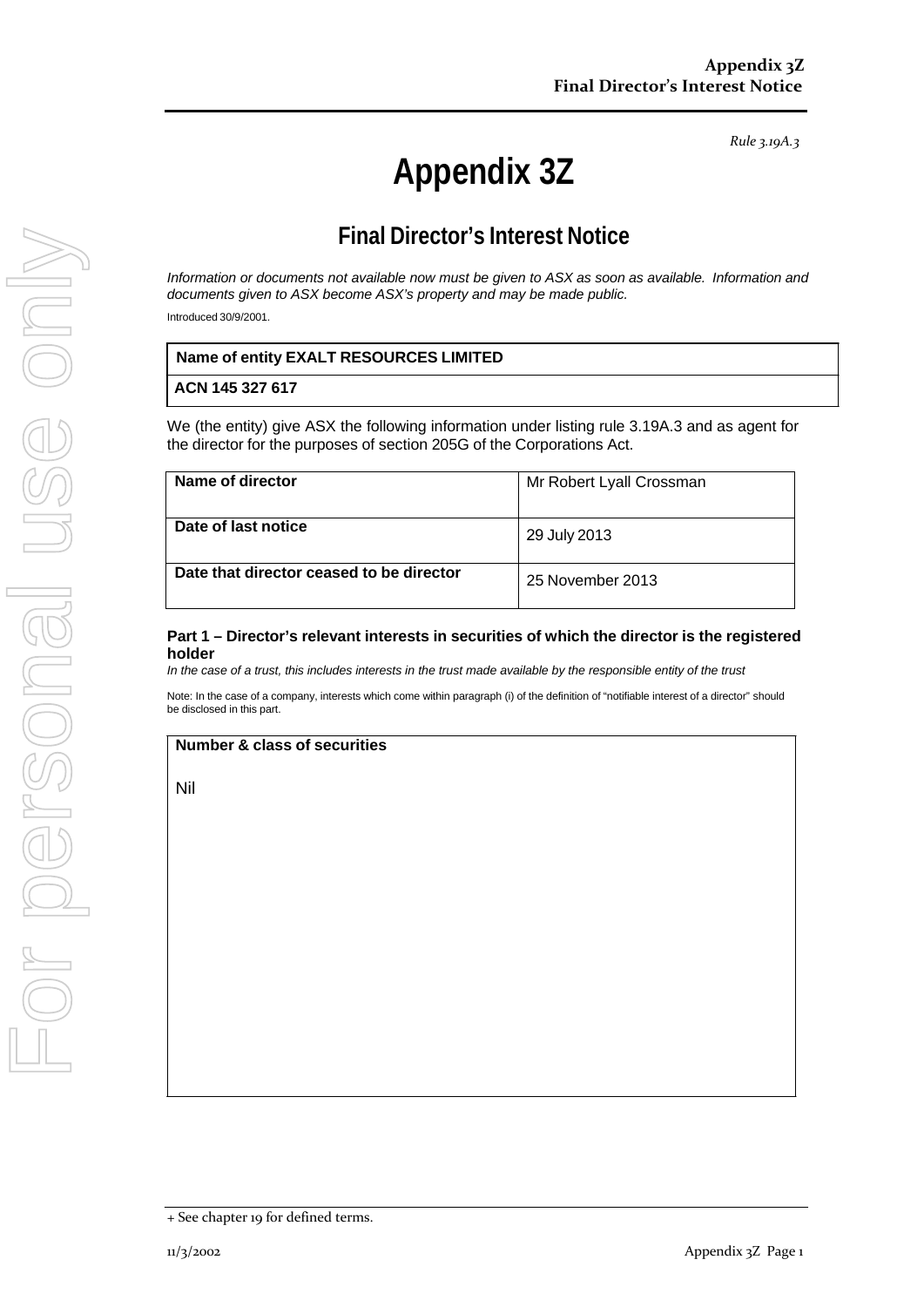### **Part 2 – Director's relevant interests in securities of which the director is not the registered holder**

Note: In the case of a company, interests which come within paragraph (ii) of the definition of "notifiable interest of a director" should be disclosed in this part.

*In the case of a trust, this includes interests in the trust made available by the responsible entity of the trust*

| Name of holder & nature of                                                         |                                               |
|------------------------------------------------------------------------------------|-----------------------------------------------|
| interest                                                                           | <b>Number &amp; class of securities</b>       |
| Note: Provide details of the circumstances giving<br>rise to the relevant interest |                                               |
|                                                                                    | 2,011,494 Ordinary Shares                     |
|                                                                                    | 1,206,897 Class W options, Expiring 21/11/14  |
| Corpac Pty Ltd - In his role as                                                    | 2,413,794 Class X Options, Expiring 21/11/15  |
| Managing Director of that company.                                                 | 2,655,174 Class A Performance Shares          |
|                                                                                    | 2,655,174 Class B Performance Shares          |
|                                                                                    | 2,655,174 Class C Performance Shares          |
|                                                                                    | 1,005,747 Delayed Shares as per Supplementary |
|                                                                                    | Prospectus 24 October 2012                    |
|                                                                                    |                                               |
|                                                                                    |                                               |
|                                                                                    |                                               |

## **Part 3 – Director's interests in contracts**

| Detail of contract                                       | <b>Consulting Agreement between Exalt Resources</b><br>Limited and Corpac Partners Pty Ltd details<br>outlined in Prospectus Issued 7 September 2012<br>and supplementary Prospectus 24 October 2012.<br>The contract was terminated with the effective<br>date of 7 April 2014. |
|----------------------------------------------------------|----------------------------------------------------------------------------------------------------------------------------------------------------------------------------------------------------------------------------------------------------------------------------------|
| Nature of interest                                       | In his role as Managing Director of that company.                                                                                                                                                                                                                                |
| Name of registered holder<br>(if issued securities)      | Nil                                                                                                                                                                                                                                                                              |
| No. and class of securities to which<br>interest relates | Nil                                                                                                                                                                                                                                                                              |

| <b>Detail of contract</b>                                | <b>Consulting Agreement between Exalt Resources</b><br>Limited and Ex-Mining Services Indonesia Pty Ltd<br>details outlined in Prospectus Issued 7 September<br>2012 and supplementary Prospectus 24 October<br>2012. The contract was terminated with the<br>effective date of 7 April 2014. |
|----------------------------------------------------------|-----------------------------------------------------------------------------------------------------------------------------------------------------------------------------------------------------------------------------------------------------------------------------------------------|
| Nature of interest                                       | In his role as Managing Director of that company.                                                                                                                                                                                                                                             |
| Name of registered holder (if<br>issued securities)      | Nil                                                                                                                                                                                                                                                                                           |
| No. and class of securities to<br>which interest relates | Nil                                                                                                                                                                                                                                                                                           |